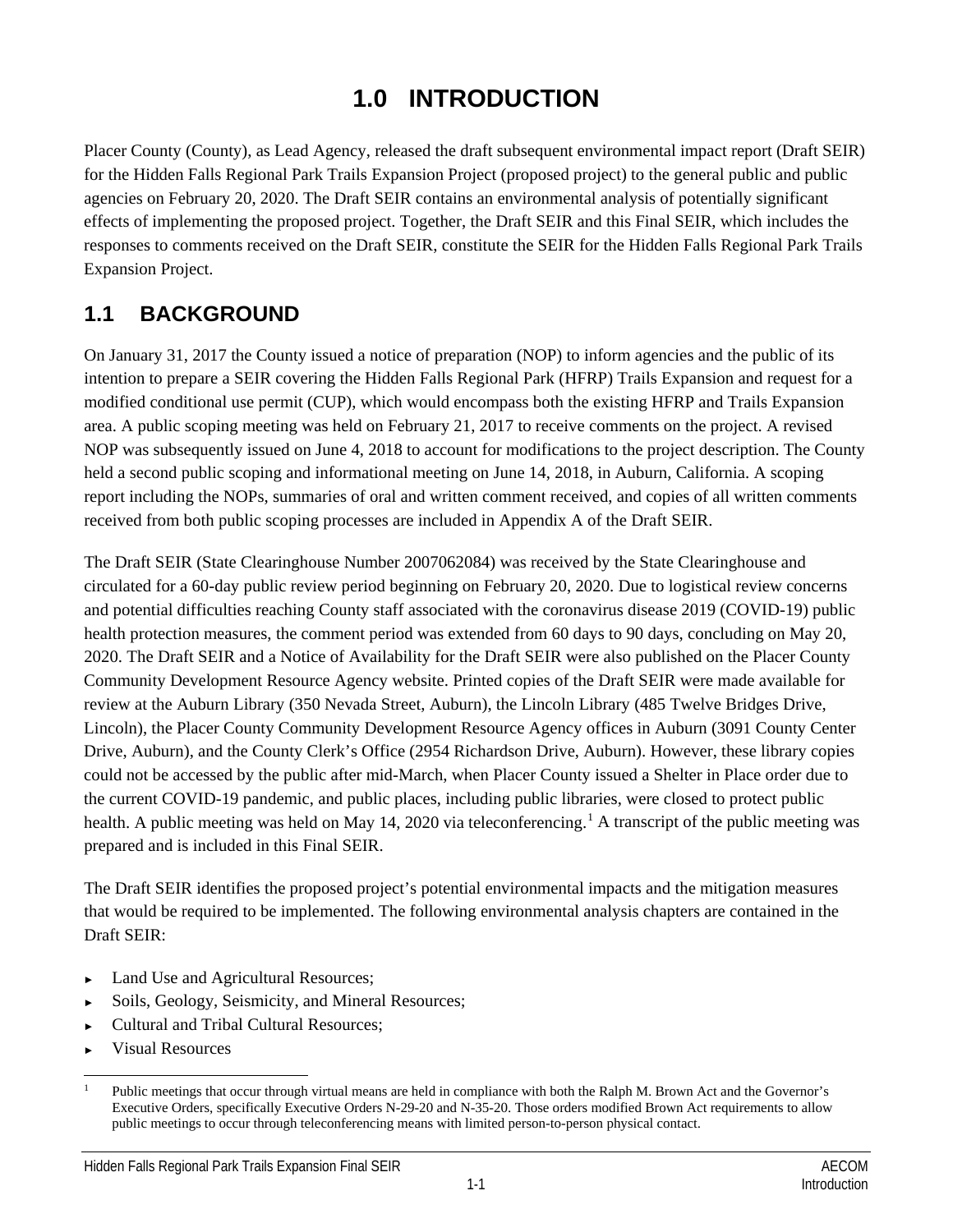- ► Transportation and Circulation;
- Air Quality;
- Noise:
- ► Hydrology and Water Quality;
- Wildlife;
- Public Services and Utilities:
- Hazards and Hazardous Materials:
- Greenhouse Gas Emissions and Energy;
- ► Wildfire;
- ► Alternatives; and
- Other California Environmental Quality Act (CEQA) Sections.

## **1.2 PURPOSE OF THE FINAL SEIR**

This Final SEIR allows the public and the County an opportunity to review the responses to comments, any resulting revisions to the Draft SEIR, and the Mitigation Monitoring and Reporting Program (MMRP) prepared for the project. The Final SEIR serves as the environmental document to inform the Municipal Advisory Councils, Parks Commission and Planning Commission on their recommendations and the County Board of Supervisors' consideration of the proposed project.

As required by Section 15090(a)(1)-(3) of the CEQA Guidelines, a lead agency, in certifying a Final EIR, must make the following three determinations:

- 1. The Final EIR has been completed in compliance with CEQA.
- 2. The Final EIR was presented to the decision-making body of the lead agency, and the decision-making body reviewed and considered the information in the Final EIR prior to approving the project.
- 3. The Final EIR reflects the lead agency's independent judgment and analysis.

As required by Section 15091of the CEQA Guidelines, no public agency shall approve or carry out a project for which an EIR has been certified that identifies one or more significant environmental effects of the project unless the public agency makes one or more written findings (Findings of Fact) for each of those significant effects, accompanied by a brief explanation of the rationale for each finding supported by substantial evidence in the record. The possible findings are:

- 1. Changes or alterations have been required in, or incorporated into the project which avoid or substantially lessen the significant environmental effect as identified in the Final EIR.
- 2. Such changes or alterations are within the responsibility and jurisdiction of another public agency and not the agency making the finding. Such changes have been adopted by such other agency or can and should be adopted by such other agency.
- 3. Specific economic, legal, social, technological, or other considerations, including provision of employment opportunities for highly trained workers, make infeasible the mitigation measures or project alternatives identified in the Final EIR.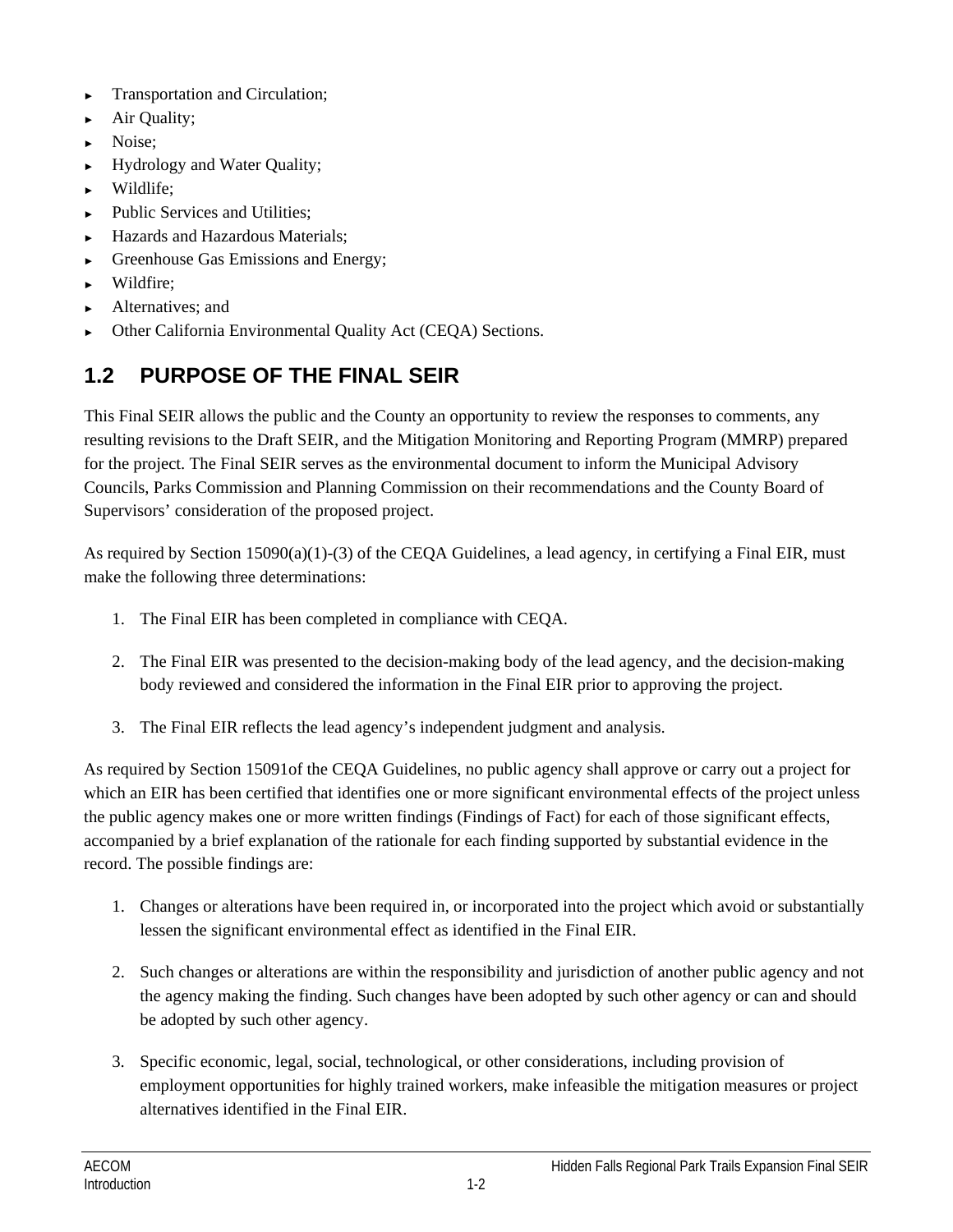## **1.3 RECENT CASE LAW**

Following the release of the Draft EIR, the Third Appellate District court published an opinion (December 18, 2019) regarding Citizens for Positive Growth & Preservation v. City of Sacramento (2019). Among other points, Citizens challenged the City of Sacramento's adoption of its General Plan based on its use of the level of service (LOS) metric instead of the vehicle miles traveled (VMT) metric in the transportation impacts section. In general, the court ruled that although lead agencies are not yet required to analyze transportation impacts under the VMT metric, they can no longer draw a transportation impact significance conclusion using a metric that measures traffic congestion (e.g., LOS).

In response to this case, the County made modifications to the Transportation and Circulation section of the Draft SEIR prior to publication and included an impact discussion of VMT in the Draft SEIR, in preparation for a statewide requirement to do so which began on July 1, 2020, per Section 15064.3.

#### **1.4 ORGANIZATION OF THE FINAL SEIR**

The Final SEIR is organized into the following chapters:

**Chapter 1, "Introduction,"** provides a brief overview of the public review process for the Draft SEIR and describes the organization of the Final SEIR.

**Chapter 2, "Responses to Comments,"** includes five Master Responses that address common themes or concerns repeated in the comment letters received on the Draft SEIR. Chapter 2 then presents written and verbal comments received on the Draft SEIR and responses to these comments (as required by the CEQA Guidelines Section 15132). Placer County received two State agency comment letters, two tribal comment letters, 18 organizational comment letters, and 475 individual comment letters during the public comment period on the Draft SEIR for the proposed project. Each comment letter received has been numbered at the top and bracketed to indicate how the letter has been divided into individual comments. Each comment is given a number with the letter number appearing first, followed by the comment number. An "I" is used to denote a comment from an individual, while "S" is used for State Agencies, "T" is used for comment letters received from tribes, and "O" for comment letters from organizations. For example, the first comment from an Individual in Letter 1 would have the following format: I1-1. The response to each comment will reference the comment number. Chapter 2 also includes the transcript from the public meeting, identified as Letter I476, with comments coded in the same fashion, and responses to comments provided.<sup>[2](#page-2-0)</sup> Five individual comment letters were received after the close of the public comment period and are identified as Letters I477 to I481.

**Chapter 3, "Revisions to the Draft SEIR Text,"** summarizes minor changes made to the Draft SEIR text since its release. The text deletions are shown in strikeout (strikeout) and additions are shown in double underline (underline).

**Chapter 4, "Mitigation Monitoring and Reporting Program,"** lists each of the impacts identified in the SEIR, the associated mitigation measure number and description, the implementation/monitoring responsibility, implementation timing/schedule, and responsible party for verification of compliance. CEQA Guidelines, Section

<span id="page-2-0"></span><sup>&</sup>lt;sup>2</sup> Where a commenter at the public meeting provided verbal comments that were similar to their submitted comment letter, the commenter is referred to the responses to their written comment letter.